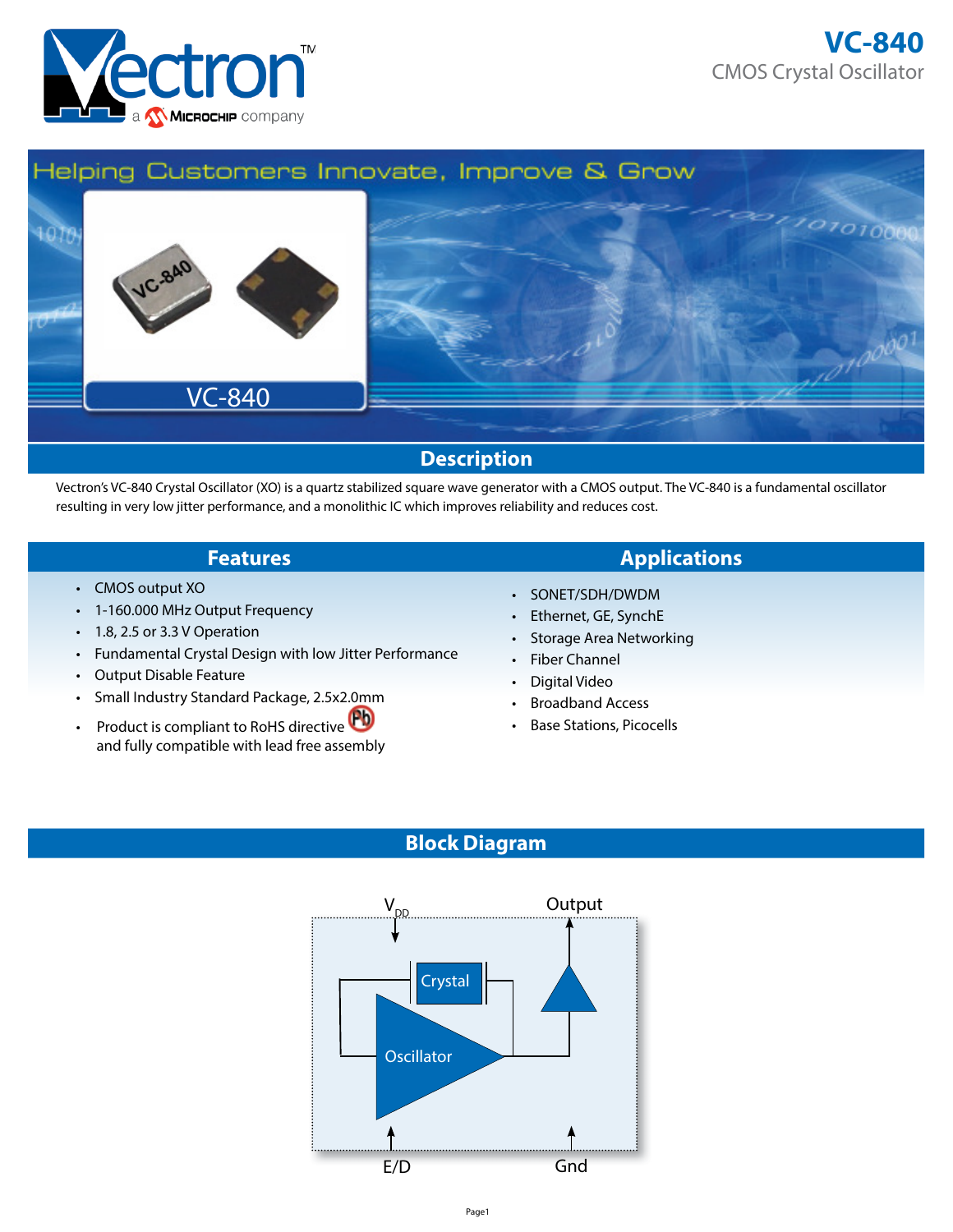# **Specifications**

| Table 1. Electrical Performance, 3.3 V option                                                                                                                  |                                                     |                                            |                |                                                    |                                          |  |  |
|----------------------------------------------------------------------------------------------------------------------------------------------------------------|-----------------------------------------------------|--------------------------------------------|----------------|----------------------------------------------------|------------------------------------------|--|--|
| Parameter                                                                                                                                                      | Symbol                                              | Min                                        | <b>Typical</b> | Maximum                                            | <b>Units</b>                             |  |  |
| <b>Supply</b>                                                                                                                                                  |                                                     |                                            |                |                                                    |                                          |  |  |
| Voltage <sup>1</sup>                                                                                                                                           | $V_{DD}$                                            | 3.15                                       | 3.3            | 3.45                                               | $\overline{V}$                           |  |  |
| Maximum Voltage                                                                                                                                                |                                                     | $-0.5$                                     |                | 7                                                  | V                                        |  |  |
| Current <sup>2</sup> , <20.000MHz<br>20.000-40.000MHz<br>40.001-60.000MHz<br>60.001-75.000MHz<br>75.001-100.000MHz<br>100.001-130.000MHz<br>130.001-160.000MHz | $I_{DD}$                                            |                                            |                | $\overline{7}$<br>13<br>19<br>24<br>25<br>30<br>35 | mA                                       |  |  |
| Current, Output Disabled                                                                                                                                       |                                                     |                                            |                | 10 <sup>°</sup>                                    | uA                                       |  |  |
|                                                                                                                                                                |                                                     | <b>Frequency</b>                           |                |                                                    |                                          |  |  |
| Nominal Frequency                                                                                                                                              | $\mathsf{f}_{_{\sf N}}$                             | 0.75                                       |                | 160                                                | <b>MHz</b>                               |  |  |
| Stability <sup>3</sup> , Ordering Information                                                                                                                  | $±25, ±50$ or $±100$                                |                                            |                |                                                    | ppm                                      |  |  |
|                                                                                                                                                                |                                                     | <b>Outputs</b>                             |                |                                                    |                                          |  |  |
| Output Logic Levels <sup>2</sup><br><b>Output Logic High</b><br><b>Output Logic Low</b><br><b>Output Logic High Drive</b><br><b>Output Logic Low Drive</b>     | $V_{OH}$<br>$V_{OL}$<br>$I_{\text{OH}}$<br>$I_{OL}$ | $0.9*V_{DD}$<br>4<br>$\overline{4}$        |                | $0.1*V_{DD}$                                       | $\mathsf{V}$<br>$\mathsf{V}$<br>mA<br>mA |  |  |
| Load                                                                                                                                                           | $I_{\underline{\text{out}}}$                        |                                            |                | 15                                                 | pF                                       |  |  |
| Output Rise /Fall Time <sup>2</sup> , $f_{N} \le 75 MHz$<br>$f_{N}$ > 75MHz                                                                                    | $t_R/t_F$                                           |                                            | 2.5<br>2.0     | 5<br>3                                             | ns<br>ns                                 |  |  |
| Duty Cycle <sup>2</sup> , <sup>4</sup>                                                                                                                         |                                                     | 45                                         |                | 55                                                 | $\%$                                     |  |  |
| Phase Jitter, 125MHz, 12kHz-20MHz                                                                                                                              |                                                     |                                            | 90             | 150                                                | fs                                       |  |  |
| Period Jitter <sup>5</sup><br><b>RMS</b><br>Peak-Peak                                                                                                          | фJ                                                  |                                            | 1.5<br>12      |                                                    | ps<br>ps                                 |  |  |
| <b>Enable/Disable</b>                                                                                                                                          |                                                     |                                            |                |                                                    |                                          |  |  |
| Output Enable/Disable <sup>6</sup><br><b>Output Enable</b><br><b>Output Disable</b>                                                                            | $V_{\text{IH}}$<br>$V_{IL}$                         | $0.7*VDD$                                  |                | $0.3*VDD$                                          | ٧<br>v                                   |  |  |
| <b>Disable Time</b>                                                                                                                                            |                                                     |                                            |                | 150                                                | ns                                       |  |  |
| Start-Up Time                                                                                                                                                  | $t_{\rm SU}$                                        |                                            |                | 10 <sup>°</sup>                                    | ms                                       |  |  |
| Operating Temp, Ordering Information                                                                                                                           | $T_{OP}$                                            | $\mathrm{C}$<br>-20/70, -40/85 and -40/105 |                |                                                    |                                          |  |  |

1] The power supply should have by-pass capacitors as close to the supply and to ground as possible, for example 0.1 and 0.01uF.

2] Parameters are tested with production test circuit below , Figure 1.

3] Includes initial accuracy, operating temperature, supply voltage, shock and vibration (not under operation) and aging

4] Duty Cycle is measured as On Time/Period (Fig 2).

5] Broadband Period Jitter measured using LeCroy Waverunner 610Zi, 200k minimum samples

6] The Output is Enabled if the Enable/Disable is left open.



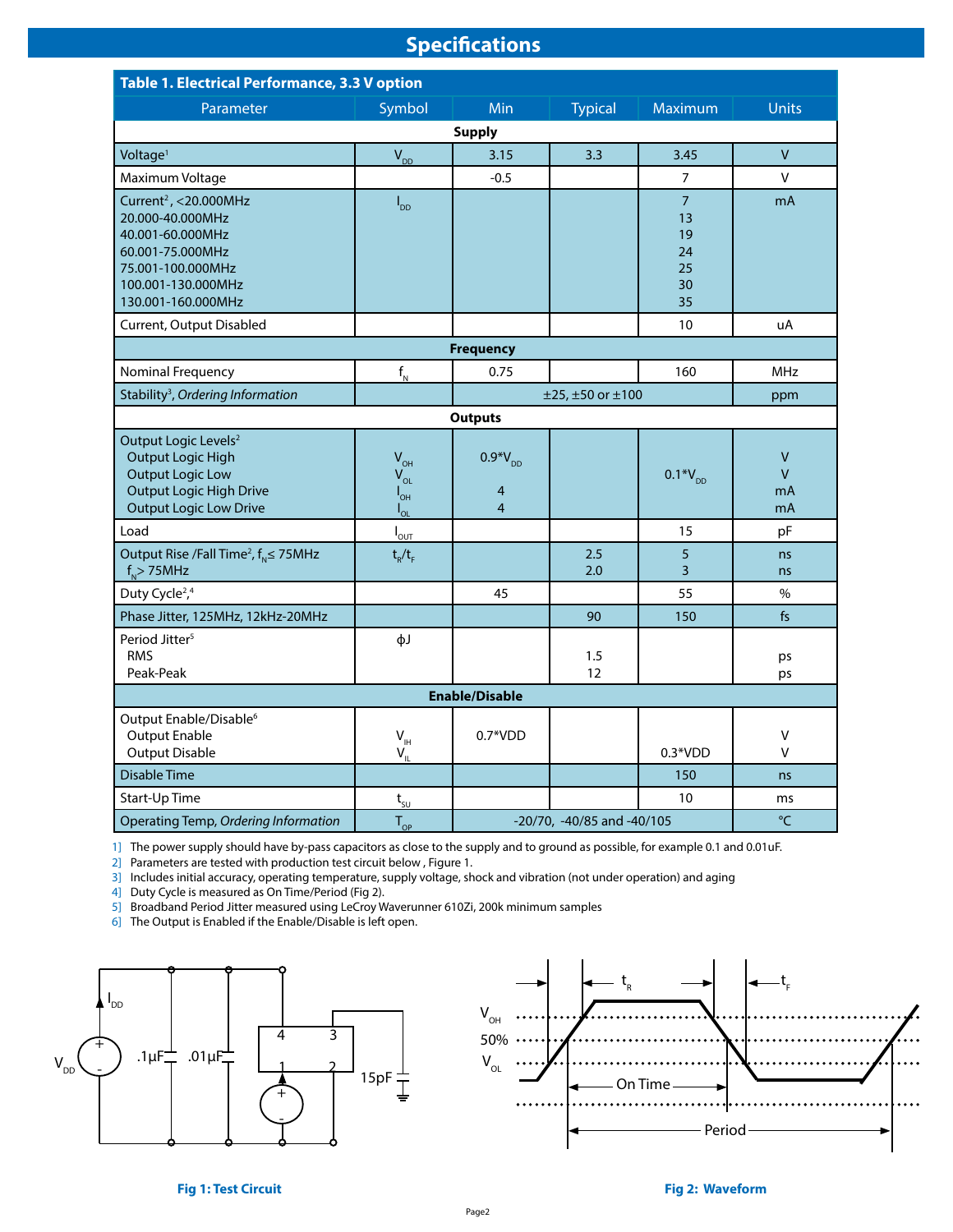# **Specifications**

| Table 2. Electrical Performance, 2.5V option                                                                                                                   |                                                                |                                                  |                       |                                      |                                          |  |  |  |
|----------------------------------------------------------------------------------------------------------------------------------------------------------------|----------------------------------------------------------------|--------------------------------------------------|-----------------------|--------------------------------------|------------------------------------------|--|--|--|
| Parameter                                                                                                                                                      | Symbol                                                         | Min                                              | <b>Typical</b>        | Maximum                              | <b>Units</b>                             |  |  |  |
| <b>Supply</b>                                                                                                                                                  |                                                                |                                                  |                       |                                      |                                          |  |  |  |
| Voltage <sup>1</sup>                                                                                                                                           | $V_{DD}$                                                       | 2.375                                            | 2.5                   | 2.625                                | $\vee$                                   |  |  |  |
| Maximum Voltage                                                                                                                                                |                                                                | $-0.5$                                           |                       | 7                                    | V                                        |  |  |  |
| Current <sup>2</sup> , <20.000MHz<br>20.000-40.000MHz<br>40.001-60.000MHz<br>60.001-75.000MHz<br>75.001-100.000MHz<br>100.001-130.000MHz<br>130.001-160.000MHz | $I_{DD}$                                                       |                                                  |                       | 5<br>9<br>11<br>14<br>20<br>25<br>30 | mA                                       |  |  |  |
| Current, Output Disabled                                                                                                                                       |                                                                |                                                  |                       | 10 <sup>10</sup>                     | uA                                       |  |  |  |
|                                                                                                                                                                |                                                                | <b>Frequency</b>                                 |                       |                                      |                                          |  |  |  |
| Nominal Frequency                                                                                                                                              | $f_{N}$                                                        | 0.75                                             |                       | 160                                  | <b>MHz</b>                               |  |  |  |
| Stability <sup>3</sup> , Ordering Information                                                                                                                  | $±25, ±50$ or $±100$                                           |                                                  |                       |                                      | ppm                                      |  |  |  |
|                                                                                                                                                                |                                                                | <b>Outputs</b>                                   |                       |                                      |                                          |  |  |  |
| Output Logic Levels <sup>2</sup><br>Output Logic High<br><b>Output Logic Low</b><br><b>Output Logic High Drive</b><br><b>Output Logic Low Drive</b>            | $V_{\text{OH}}$<br>$V_{OL}$<br>$I_{\text{OH}}$<br>$I_{\Omega}$ | $0.9*V_{DD}$<br>$\overline{4}$<br>$\overline{4}$ |                       | $0.1*V_{DD}$                         | $\mathsf{V}$<br>$\mathsf{V}$<br>mA<br>mA |  |  |  |
| Load                                                                                                                                                           | $I_{\text{OUT}}$                                               |                                                  |                       | 15                                   | pF                                       |  |  |  |
| Output Rise / Fall Time <sup>2</sup> $f_{N} \le 75$ MHz<br>$f_{N}$ > 75MHz                                                                                     | $t_{R}/t_{F}$                                                  |                                                  | 2.5<br>$\overline{2}$ | 5<br>3                               | ns<br>ns                                 |  |  |  |
| Duty Cycle <sup>2</sup> , <sup>4</sup>                                                                                                                         |                                                                | 40                                               |                       | 60                                   | $\%$                                     |  |  |  |
| Phase Jitter, 125MHz, 12kHz-20MHz                                                                                                                              |                                                                |                                                  | 100                   | 170                                  | fs                                       |  |  |  |
| Period Jitter <sup>5</sup><br><b>RMS</b><br>Peak-Peak                                                                                                          | фJ                                                             |                                                  | 1.5<br>12             |                                      | ps<br>ps                                 |  |  |  |
| <b>Enable/Disable</b>                                                                                                                                          |                                                                |                                                  |                       |                                      |                                          |  |  |  |
| Output Enable/Disable <sup>6</sup><br><b>Output Enable</b><br><b>Output Disable</b>                                                                            | $\mathsf{V}_{\mathsf{H}}$<br>$V_{\parallel}$                   | $0.7*VDD$                                        |                       | $0.3*VDD$                            | V<br>v                                   |  |  |  |
| <b>Disable Time</b>                                                                                                                                            |                                                                |                                                  |                       | 150                                  | ns                                       |  |  |  |
| Start-Up Time                                                                                                                                                  | $\mathbf{t}_{\underline{\mathsf{su}}}$                         |                                                  |                       | 10                                   | ms                                       |  |  |  |
| Operating Temp, Ordering Information                                                                                                                           | $T_{OP}$                                                       | $^{\circ}$ C<br>-20/70, -40/85 and -40/105       |                       |                                      |                                          |  |  |  |

1] The power supply should have by-pass capacitors as close to the supply and to ground as possible, for example 0.1 and 0.01uF.

2] Parameters are tested with production test circuit below , Figure 1.

3] Includes initial accuracy, operating temperature, supply voltage, shock and vibration (not under operation) and aging

4] Duty Cycle is measured as On Time/Period (Fig 2).

5] Broadband Period Jitter measured using LeCroy Waverunner 610Zi, 200k minimum samples

6] The Output is Enabled if the Enable/Disable is left open.



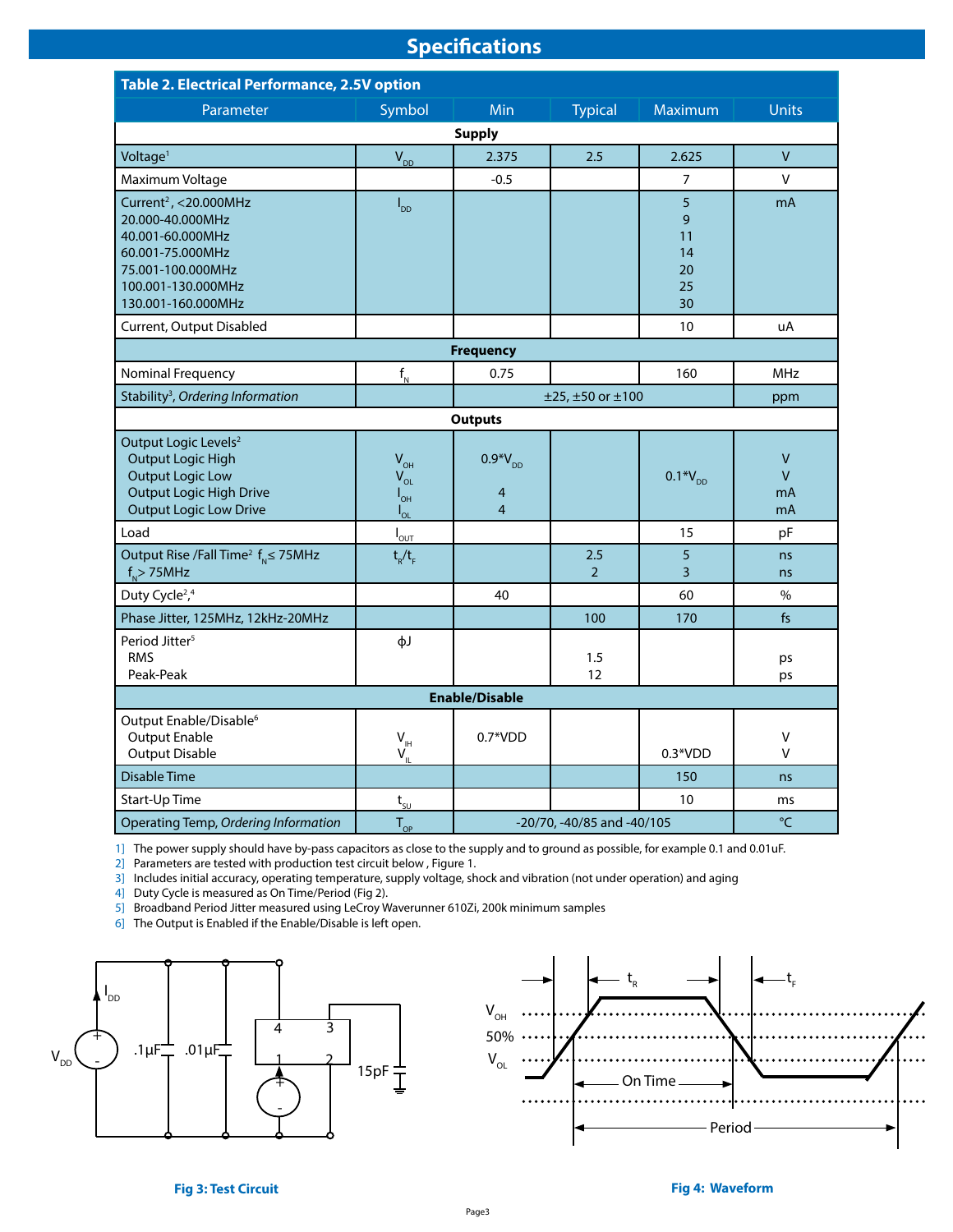# **Specifications**

| Table 3. Electrical Performance, 1.8V option                                                                                                               |                                                     |                                                  |                       |                                     |                         |  |  |  |
|------------------------------------------------------------------------------------------------------------------------------------------------------------|-----------------------------------------------------|--------------------------------------------------|-----------------------|-------------------------------------|-------------------------|--|--|--|
| Parameter                                                                                                                                                  | Symbol                                              | Min                                              | <b>Typical</b>        | Maximum                             | <b>Units</b>            |  |  |  |
| <b>Supply</b>                                                                                                                                              |                                                     |                                                  |                       |                                     |                         |  |  |  |
| Voltage <sup>1</sup>                                                                                                                                       | $V_{DD}$                                            | 1.71                                             | 1.8                   | 1.89                                | $\vee$                  |  |  |  |
| Maximum Voltage                                                                                                                                            |                                                     | $-0.5$                                           |                       | $\overline{7}$                      | V                       |  |  |  |
| Current <sup>2</sup> ,<br><20.000MHz<br>20.000-40.000MHz<br>40.001-50.000MHz<br>50.001-75.000MHz<br>75.001-100.000MHz<br>100.001-130.000MHz                | $I_{DD}$                                            |                                                  |                       | 2.5<br>3.0<br>3.5<br>10<br>15<br>20 | mA                      |  |  |  |
| Current, Output Disabled                                                                                                                                   |                                                     |                                                  |                       | 10                                  | uA                      |  |  |  |
|                                                                                                                                                            |                                                     | <b>Frequency</b>                                 |                       |                                     |                         |  |  |  |
| Nominal Frequency                                                                                                                                          | $f_{N}$                                             | 0.75                                             |                       | 125                                 | <b>MHz</b>              |  |  |  |
| Stability <sup>3</sup> , Ordering Information                                                                                                              | $±25, ±50$ or $±100$                                |                                                  |                       |                                     | ppm                     |  |  |  |
|                                                                                                                                                            |                                                     | <b>Outputs</b>                                   |                       |                                     |                         |  |  |  |
| Output Logic Levels <sup>2</sup><br><b>Output Logic High</b><br><b>Output Logic Low</b><br><b>Output Logic High Drive</b><br><b>Output Logic Low Drive</b> | $V_{OH}$<br>$V_{OL}$<br>$I_{\text{OH}}$<br>$I_{OL}$ | $0.9*V_{DD}$<br>$\overline{4}$<br>$\overline{4}$ |                       | $0.1*V_{DD}$                        | V<br>$\vee$<br>mA<br>mA |  |  |  |
| Load                                                                                                                                                       | $I_{\text{OUT}}$                                    |                                                  |                       | 15                                  | pF                      |  |  |  |
| Output Rise /Fall Time <sup>2</sup> $f_{N} \le 75$ MHz<br>$f_{N}$ > 75MHz                                                                                  | $t_R/t_F$                                           |                                                  | 2.5<br>$\overline{2}$ | 5<br>$\overline{3}$                 | ns<br>ns                |  |  |  |
| Duty Cycle <sup>2</sup> , <sup>4</sup>                                                                                                                     |                                                     | 45                                               |                       | 55                                  | $\%$                    |  |  |  |
| Phase Jitter, 125MHz, 12kHz-20MHz                                                                                                                          |                                                     |                                                  | 150                   | 225                                 | fs                      |  |  |  |
| Period Jitter <sup>5</sup><br><b>RMS</b><br>Peak-Peak                                                                                                      | фJ                                                  |                                                  | 1.5<br>12             |                                     | ps<br>ps                |  |  |  |
| <b>Enable/Disable</b>                                                                                                                                      |                                                     |                                                  |                       |                                     |                         |  |  |  |
| Output Enable/Disable <sup>6</sup><br><b>Output Enable</b><br><b>Output Disable</b>                                                                        | $V_{\text{H}}$<br>$V_{\parallel}$                   | $0.7*VDD$                                        |                       | $0.3*VDD$                           | V<br>v                  |  |  |  |
| <b>Disable Time</b>                                                                                                                                        |                                                     |                                                  |                       | 150                                 | ns                      |  |  |  |
| Start-Up Time                                                                                                                                              | $t_{\underline{su}}$                                |                                                  |                       | 10                                  | ms                      |  |  |  |
| Operating Temp, Ordering Information                                                                                                                       | $T_{OP}$                                            | $^{\circ}$ C<br>$-20/70, -40/85, -40/105$        |                       |                                     |                         |  |  |  |

1] The power supply should have by-pass capacitors as close to the supply and to ground as possible, for example 0.1 and 0.01uF.

2] Parameters are tested with production test circuit below , Figure 1.

3] Includes initial accuracy, operating temperature, supply voltage, shock and vibration (not under operation) and aging

4] Duty Cycle is measured as On Time/Period (Fig 2).

5] Broadband Period Jitter measured using LeCroy Waverunner 610Zi, 200k minimum samples

6] The Output is Enabled if the Enable/Disable is left open.



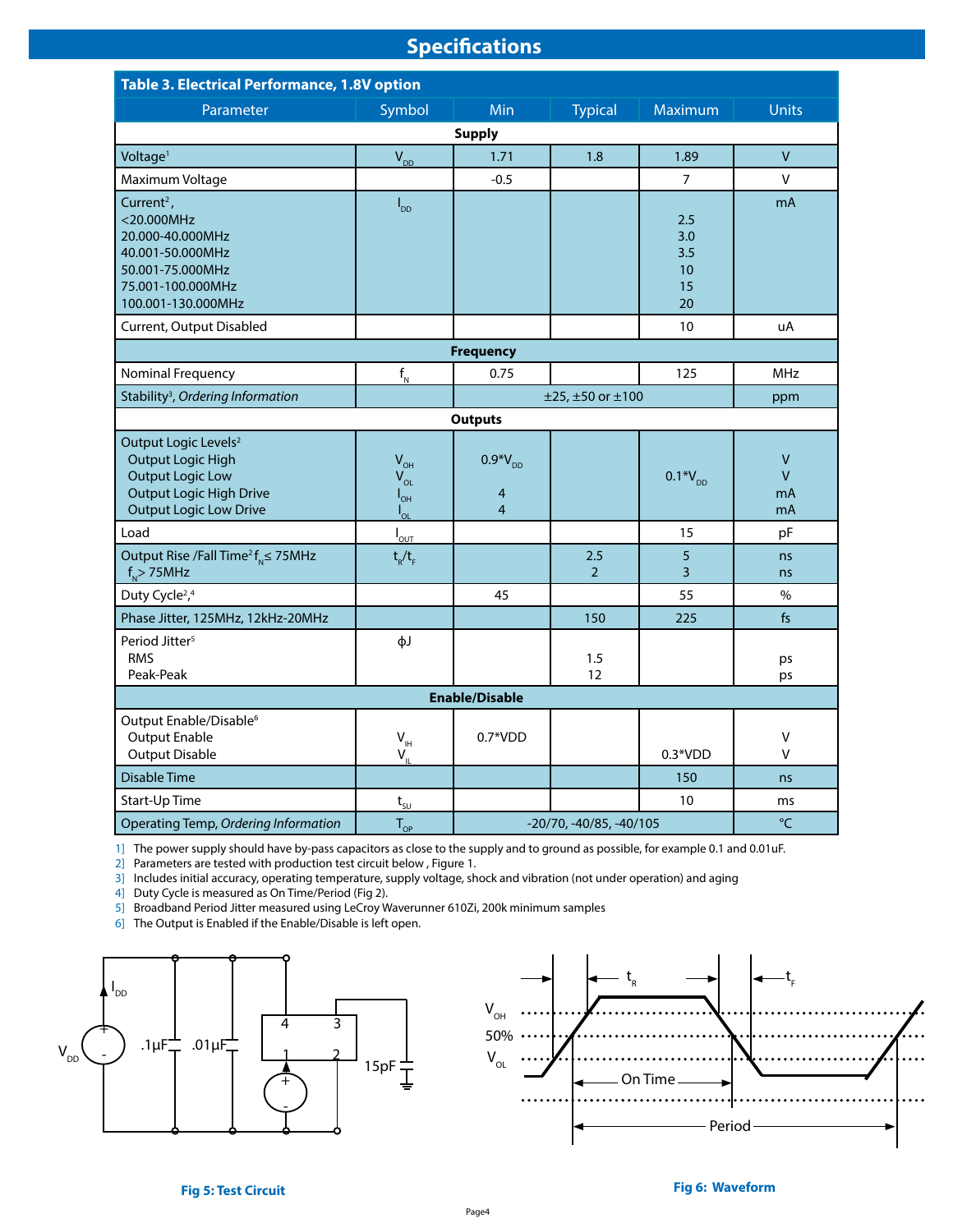### **Outline Drawing & Pad Layout**



**Reliability**

Vectron qualification includes aging at various extreme temperatures, shock and vibration, temperature cycling, and IR reflow simulation. The VC-840 family is capable of meeting the following qualification tests:

| Table 6. Environmental Compliance |                                             |  |  |  |  |  |
|-----------------------------------|---------------------------------------------|--|--|--|--|--|
| <b>Parameter</b>                  | <b>Conditions</b>                           |  |  |  |  |  |
| <b>Mechanical Shock</b>           | MIL-STD-883, Method 2002                    |  |  |  |  |  |
| <b>Mechanical Vibration</b>       | MIL-STD-883, Method 2007                    |  |  |  |  |  |
| Solderability                     | MIL-STD-883, Method 2003                    |  |  |  |  |  |
| Gross and Fine Leak               | MIL-STD-883, Method 1014                    |  |  |  |  |  |
| <b>Resistance to Solvents</b>     | MIL-STD-883, Method 2015                    |  |  |  |  |  |
| Moisture Sensitivity Level        | MSL <sub>1</sub>                            |  |  |  |  |  |
| <b>Contact Pads</b>               | Gold (0.3 um min to 1.0 um max) over Nickel |  |  |  |  |  |

Although ESD protection circuitry has been designed into the VC-840 proper precautions should be taken when handling and mounting. Vectron employs a human body model (HBM) and a charged device model (CDM) for ESD susceptibility testing and design protection evaluation.

| Table 7. ESD Ratings        |         |                          |  |  |  |  |  |
|-----------------------------|---------|--------------------------|--|--|--|--|--|
| Model                       | Minimum | <b>Conditions</b>        |  |  |  |  |  |
| Human Body Model            | 1500V   | MIL-STD-883, Method 3015 |  |  |  |  |  |
| <b>Charged Device Model</b> | 1000V   | JESD22-C101              |  |  |  |  |  |

Stresses in excess of the absolute maximum ratings can permanently damage the device. Functional operation is not implied at these or any other conditions in excess of conditions represented in the operational sections of this datasheet. Exposure to absolute maximum ratings for extended periods may adversely affect device reliability. Permanent damage is also possible if E/D is applied before  $V_{\text{DD}}$ .

| Table 8. Absolute Maximum Ratings |        |                |                   |  |  |  |  |
|-----------------------------------|--------|----------------|-------------------|--|--|--|--|
| <b>Parameter</b>                  | Symbol | <b>Ratings</b> | Unit              |  |  |  |  |
| Storage Temperature               |        | $-55$ to 100   |                   |  |  |  |  |
| Soldering Temp/Time               |        | 260/10         | $\degree$ C / sec |  |  |  |  |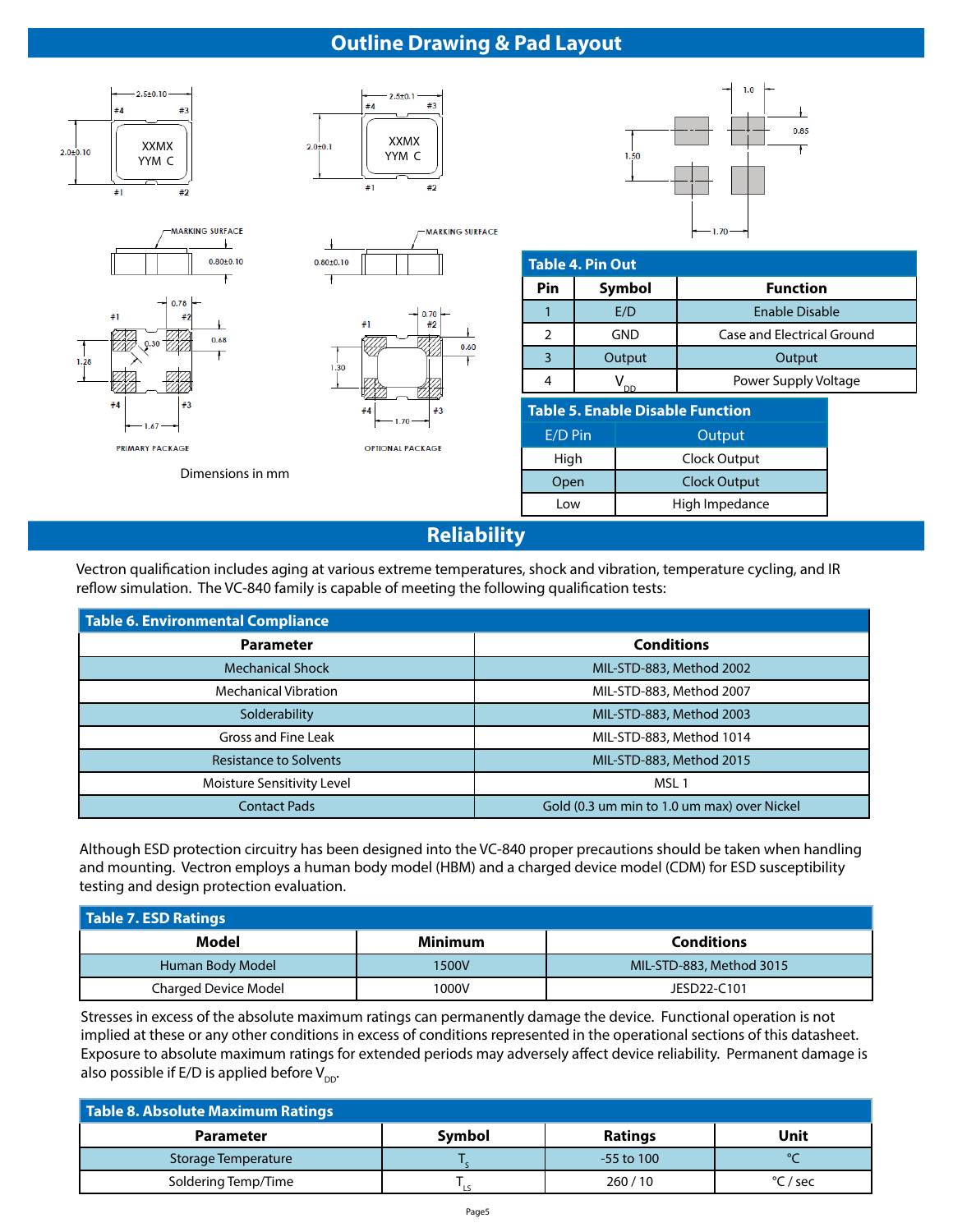# **IR Reflow**

# Solderprofile:

The VC-840 is qualified to meet the JEDEC standard for Pb-Free assembly. The temperatures and time intervals listed are based on the Pb-Free small body requirements. The VC-840 device is hermetically sealed so an aqueous wash is not an issue.



| Table 9. Reflow Profile                 |                    |                                                               |  |  |  |  |  |
|-----------------------------------------|--------------------|---------------------------------------------------------------|--|--|--|--|--|
| <b>Parameter</b>                        | Symbol             | <b>Value</b>                                                  |  |  |  |  |  |
| <b>PreHeat Time</b><br>Ts-min<br>Ts-max |                    | 60 sec Min, 260 sec Max<br>$150^{\circ}$ C<br>$200^{\circ}$ C |  |  |  |  |  |
| Ramp Up                                 | $R_{_{UP}}$        | 3 °C/sec Max                                                  |  |  |  |  |  |
| Time Above 217 °C                       |                    | 60 sec Min, 150 sec Max                                       |  |  |  |  |  |
| Time To Peak Temperature                | AMB-P              | 480 sec Max                                                   |  |  |  |  |  |
| Time at 260 °C                          |                    | 30 sec Max                                                    |  |  |  |  |  |
| Ramp Down                               | $R_{_{\text{DN}}}$ | 6 °C/sec Max                                                  |  |  |  |  |  |

# **Tape and Reel**

| Table 10 . Tape and Reel Dimensions |            |            |     |     |                |            |                             |            |      |      |                |                |
|-------------------------------------|------------|------------|-----|-----|----------------|------------|-----------------------------|------------|------|------|----------------|----------------|
| <b>Tape Dimensions (mm)</b>         |            |            |     |     |                |            | <b>Reel Dimensions (mm)</b> |            |      |      |                |                |
| <b>Dimension</b>                    | W          |            | Do  | Po  | P <sub>1</sub> |            | В                           |            | D    | N    | W <sub>1</sub> | W <sub>2</sub> |
| <b>Tolerance</b>                    | <b>Typ</b> | <b>Typ</b> | Typ | Тур | Typ            | <b>Typ</b> | Min                         | <b>Typ</b> | Min  | Min  | <b>Typ</b>     | <b>Max</b>     |
| VC-840                              | 8.0        | 3.5        |     | 4.0 | 4.0            | 180        | 2.0                         | 13.0       | 21.0 | 60.0 | q              | 11.4           |

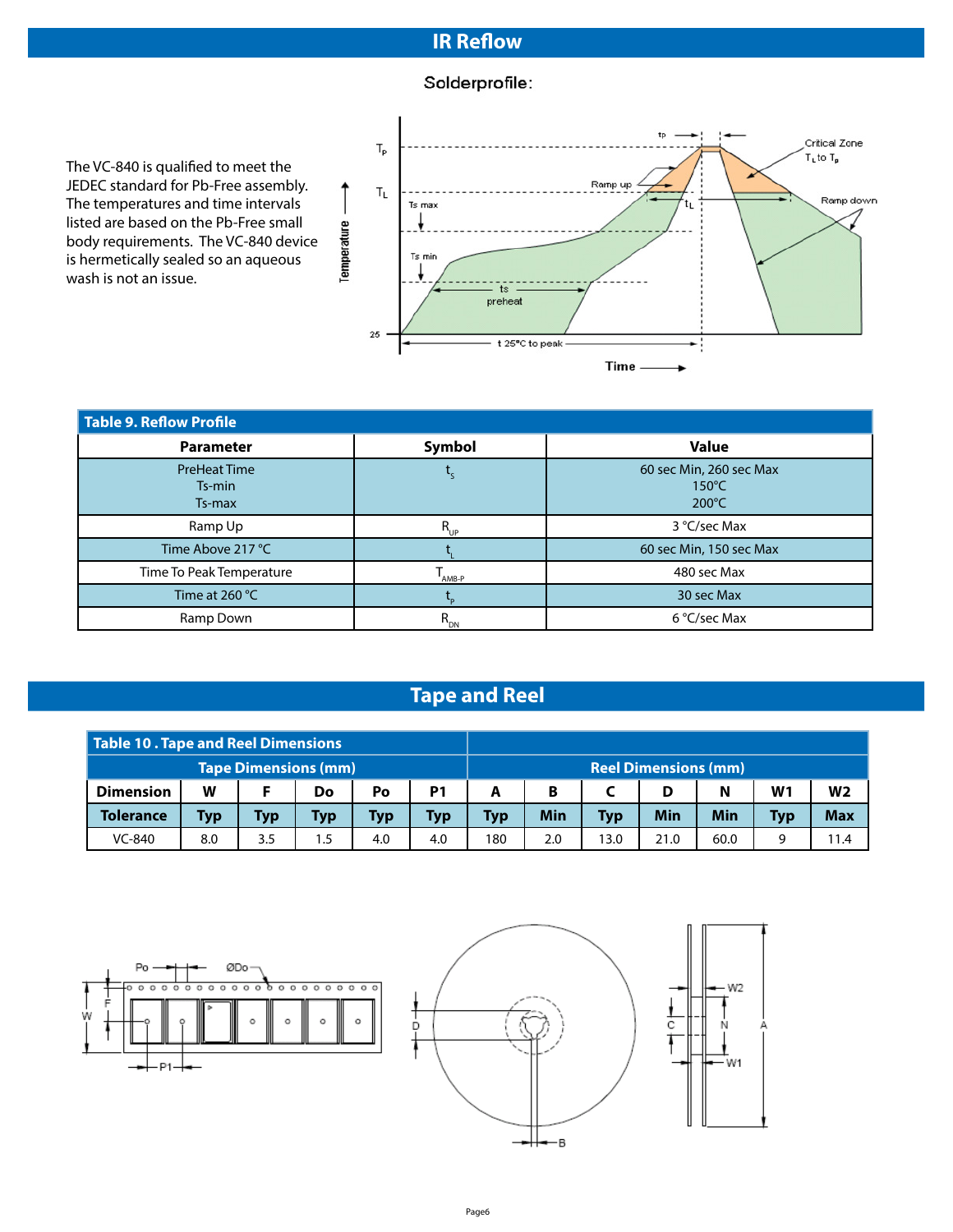

Note: Not all combinations of options are availible. Other specifications may be availible upon request. Consult with factory.

**Example: VC-840-EAE-KAAN-25M0000000TR Tape and Reel VC-840-EAE-KAAN-25M0000000 Cut Tape VC-840-EAE-KAAN-25M0000000\_SNPB Tin lead solder dipped**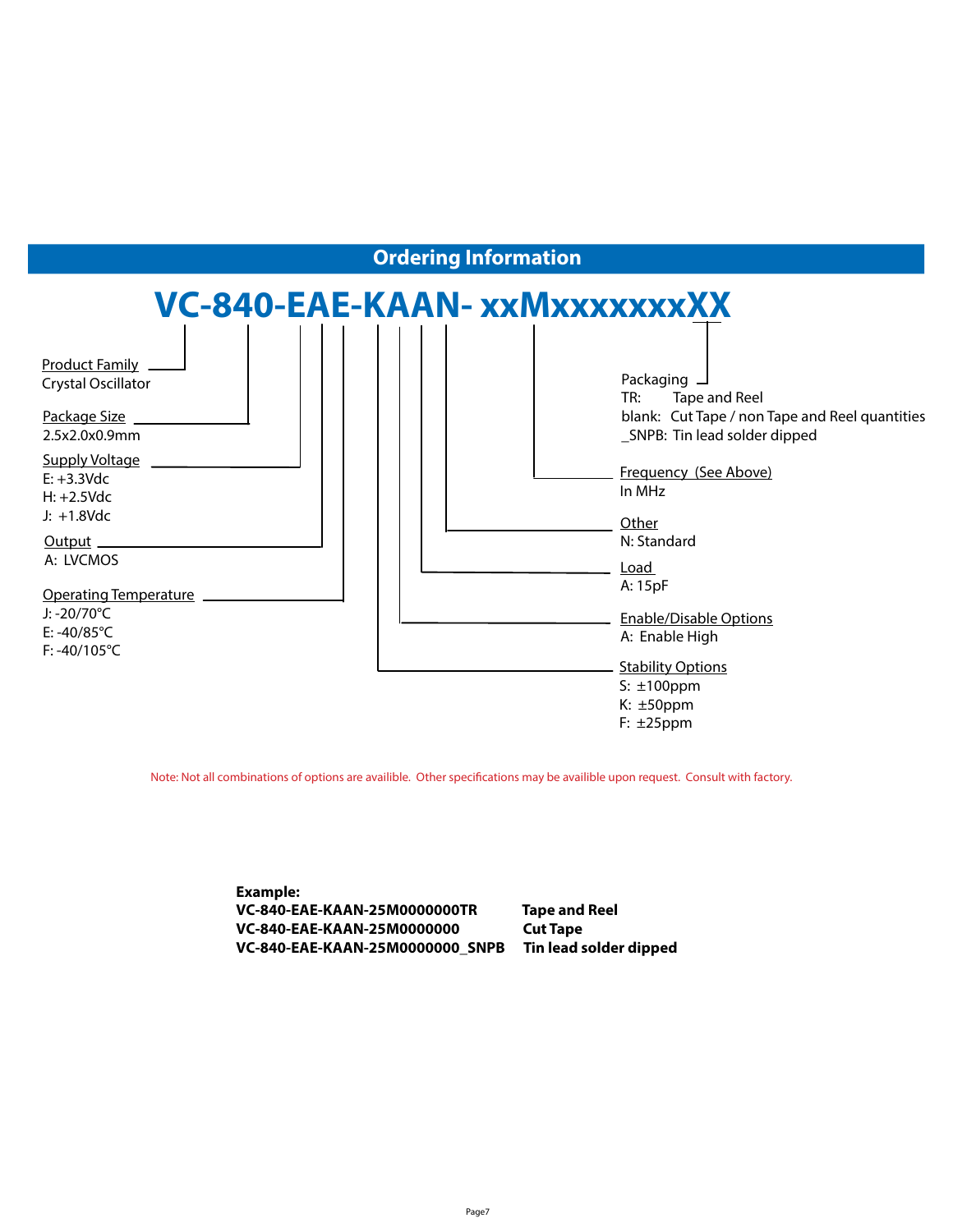| <b>Revision History</b> |               |                 |                                                                                                                                             |  |  |  |  |
|-------------------------|---------------|-----------------|---------------------------------------------------------------------------------------------------------------------------------------------|--|--|--|--|
| <b>Revision Date</b>    | <b>Edited</b> | <b>Approved</b> | <b>Description</b>                                                                                                                          |  |  |  |  |
| May 14, 2014            | VN            | TG              | Corrected Operating Temperature in Specification Tables 1, 2 and 3 to show -20/70°C<br>Removed Standard Output Frequencies Table 10 (Empty) |  |  |  |  |
| Aug 4, 2015             | EM            | DL              | Added temp range -40/105°C and note in RED on page 7                                                                                        |  |  |  |  |
| Aug 16, 2015            | EM            | DL.             | <b>Updated Rise/Fall time</b>                                                                                                               |  |  |  |  |
| Jan 17, 2017            | <b>RC</b>     | <b>RC</b>       | <b>Update IR Reflow Table</b>                                                                                                               |  |  |  |  |
| Aug 10, 2018            | <b>FB</b>     | FB              | Update logo and contact information, added SNPBDIP ordering option                                                                          |  |  |  |  |
| March 30, 2019          | <b>FB</b>     | YM              | Update logo, add gold thickness, add phase jitter, update SNPBDIP to SNPB                                                                   |  |  |  |  |
| April 30, 2020          | <b>FB</b>     | YM              | Add tape and reel ordering option, updates and corrections as needed                                                                        |  |  |  |  |